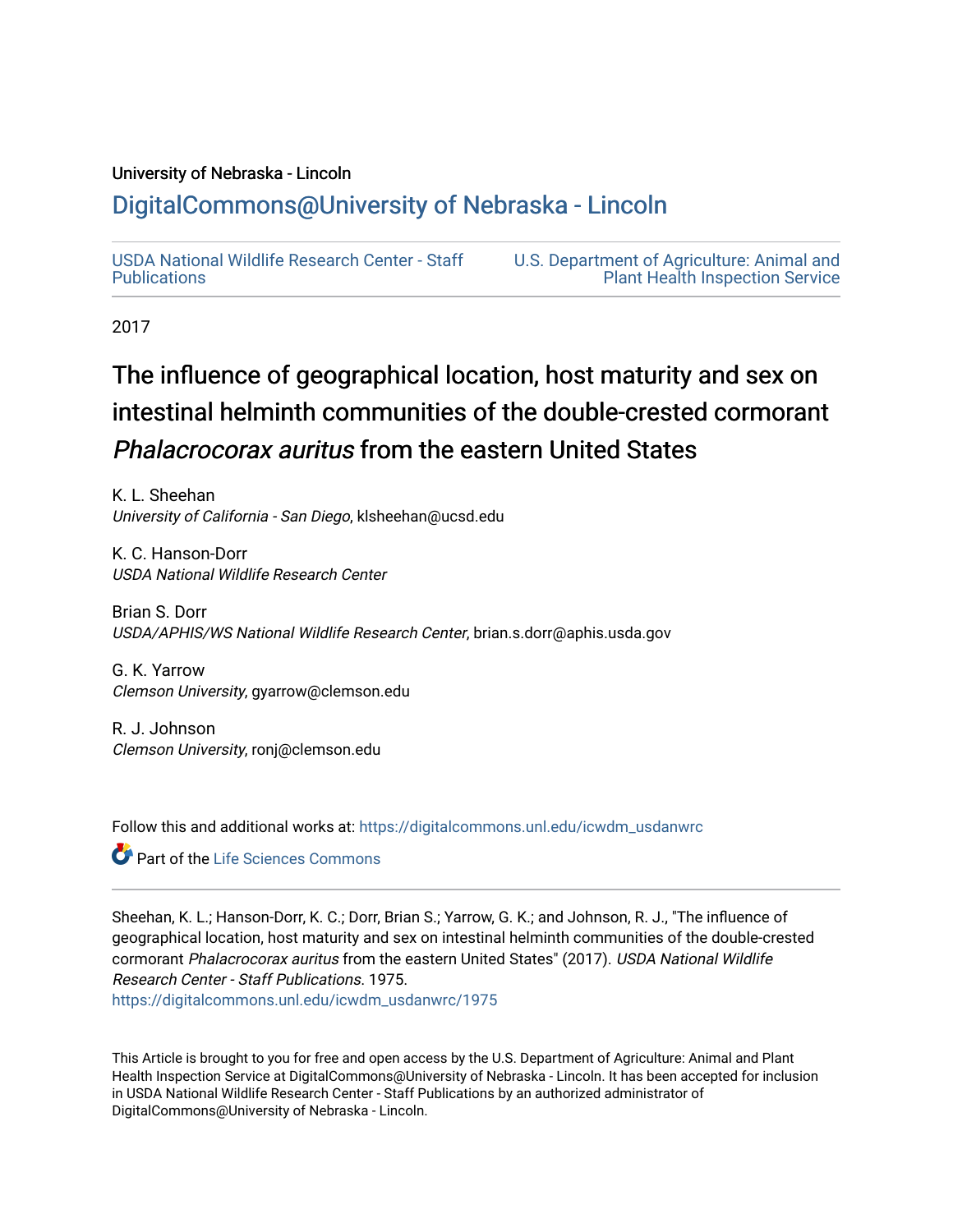Journal of Helminthology (2017) 91, 561–568 doi:10.1017/S0022149X16000675

© Cambridge University Press 2016. This is a work of the U.S. Government and is not subject to copyright protection in the United States.

## The influence of geographical location, host maturity and sex on intestinal helminth communities of the double-crested cormorant Phalacrocorax auritus from the eastern United States

### K.L. Sheehan $^{1,2*}$ , K.C. Hanson-Dorr $^3$ , B.S. Dorr $^3$ , G.K. Yarrow $^2$  and R.J. Johnson<sup>2</sup>

<sup>1</sup>Scripps Institution of Oceanography, University of California San Diego, 9500 Gilman Drive # 0218 La Jolla CA, 92093 USA: <sup>2</sup>Department of Forestry and Environmental Conservation, Clemson University, Clemson, SC 29634-001 USA: <sup>3</sup>US Department of Agriculture, Wildlife Services, National Wildlife Research Center, PO Box 6099, Mississippi State, MS 39762 USA

(Received 27 May 2016; Accepted 25 August 2016; First published online 28 September 2016)

#### Abstract

Here the intestinal helminth infracommunities of 218 double-crested cormorants (Phalacrocorax auritus) from 11 locations in Alabama, Minnesota, Mississippi and Vermont are documented. Trematode infections were present in 98% of hosts; 65% of cormorants carried cestode infections, 4% were infected with acanthocephalans and 66% had nematode intestinal parasites. Parasite infracommunities of hosts collected on wintering grounds had higher richness and diversity than did birds collected on breeding grounds. Differences in parasite richness and diversity between male and female *P. auritus* were also detected, but not between immature and mature bird hosts. Parasite intensity did not differ by sex, maturity, or between breeding and wintering season. The most common parasite was Drepanocephalus auritus (spathans), which is recognized as a disease agent that negatively impacts the catfish aquaculture industry in the US. Echinochasmus sp. in double-crested cormorants is documented for the first time in the United States. We suggest that the differences observed among parasite infracommunities could be associated with the foraging distances travelled by P. auritus during breeding and wintering seasons, which is limited by allocation of parental care during the breeding season.

#### Introduction

The double-crested cormorant (Phalacrocorax auritus) is a large-bodied piscivorous waterbird ubiquitous in North America. In the population east of the Rocky Mountains, P. auritus breeds in the interior and Atlantic

coasts of the United States and Canada. Eastern populations of P. auritus winter along the Gulf of Mexico and southern Atlantic coast to the Caribbean (Wires & Cuthbert, [2006](#page-8-0); Dorr et al., [2014a](#page-6-0)). These opportunistic pursuit-diving birds forage on the most abundant fishes between 2 and 25 cm in length (Campo et al., [1993](#page-6-0); Kirsch, [1995](#page-7-0); Fenech et al., [2004](#page-6-0)). In natural systems, the most abundant fishes can vary seasonally (Gido & \*E-mail: [klsheehan@ucsd.edu](mailto:klsheehan@ucsd.edu) Matthews, [2000](#page-6-0); Anderson et al., [2004](#page-6-0); Coleman &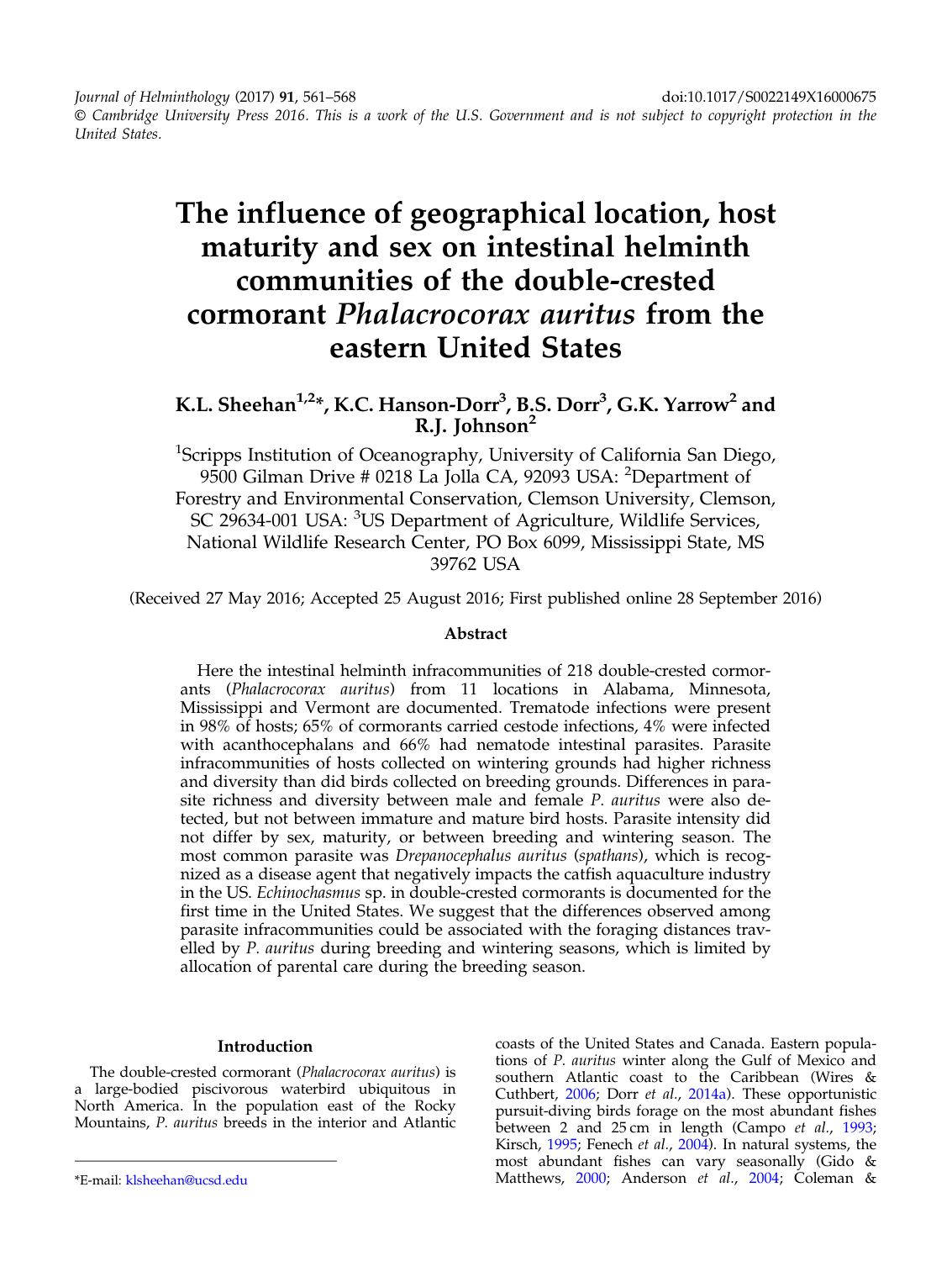Richmond, [2007;](#page-6-0) Dorr et al., [2014b\)](#page-6-0) and fish assemblages and their parasites can vary among water bodies. Consequently, cormorants eat an assortment of fishes and parasites as they move from one foraging ground to another. Thus, the diversity of a host's infracommunity offers an integrative estimate of the habitats that a bird has encountered (Sheehan et al., [2016\)](#page-7-0). Cormorants can be problematic to stocked ponds and aquaculture facilities, where predatory birds consume cultivated fishes (Jackson & Jackson, [1995](#page-7-0); Overstreet & Curran, [2004](#page-7-0); Dorr et al., [2012](#page-6-0); King et al., [2012](#page-7-0)). Of particular concern in aquaculture is the echinostomatid trematode Drepanocephalus auritus (Kudlai et al., [2015](#page-7-0): previously reported as D. spathans), which infects P. auritus and causes mortality in juvenile farmed catfish that serve as intermediate hosts (Griffin et al., [2014\)](#page-7-0). During the breeding season, adult cormorants split their time between foraging and nesting activities.

Parental care of young is shared between the sexes in P. auritus (Anderson et al., [2004](#page-6-0)) and, because birds must remain close to their nests during the breeding season, cormorants can be restricted to a relatively small foraging radius (e.g. 2.9–14.1 km; Custer & Bunck, [1992](#page-6-0); Coleman et al., [2005](#page-6-0); Dorr et al., [2012](#page-6-0)). A small foraging area can limit the variety of habitats and food types encountered and, thus, can limit the diversity of parasites acquired while foraging. On the other hand, in winter, the foraging range of P. auritus has been reported to exceed 300 km (King, [1996\)](#page-7-0), suggesting that the variety of food items (and parasites) available to wintering birds could be greater. We note, however, that birds foraging around aquaculture facilities have smaller home ranges in winter compared to birds not affiliated with aquaculture (Dorr et al., [2012](#page-6-0)).

The aim of this study was to determine whether parasite community dynamics reflect differences in host demography and seasonal behaviour. Infracommunity diversity within hosts can be used to indicate the richness of prey types that a host has encountered (Bush et al., [1993](#page-6-0), [1997](#page-6-0); Sures & Streit, [2001;](#page-7-0) Thieltges & Poulin, [2016](#page-7-0)), and we hypothesize that birds collected during the breeding season, when their foraging radius is restricted, will have a lower diversity of intestinal helminths compared to birds collected during the winter non-breeding season. A subset of our collections include non-breeding immature birds (no nest guarding or brood provisioning), and we expect to find higher diversities of parasites in these birds during the breeding season compared to mature breeding adults. Because parental care is shared between male and female P. *auritus*, we expect similar infracommunities during the breeding season, and lower richness and diversity in wintering males, which forage more frequently in aquaculture facilities than females (Craig *et al.*,  $\frac{2016}{2016}$ ).

#### Materials and methods

#### Collection and examination of cormorants

The US Department of Agriculture, Animal Plant Health Inspection Service, Wildlife Services (USDA/ APHIS/WS) of Minnesota; the USDA/APHIS/WS National Wildlife Research Center; and the Band of Ojibwe, Division of Resource Management shipped the

intestines or entire carcasses of P. auritus to Clemson University. Collections originated from 11 distinct geographic sites (see [tables 1](#page-3-0) and [2](#page-3-0) for site descriptions and location). Bird carcasses or digestive tracts were frozen immediately after harvest and, in some cases, 70% ethanol was poured down the oesophagus to preserve stomach and intestinal contents prior to freezing (Reeder, [1951](#page-7-0)).

Intestines were processed in wildlife laboratories at Clemson University. Gastrointestinal tracts were defatted (solid fat bodies removed from exterior of intestine) prior to emptying of the contents by stripping the lining of the intestine by hand (manual scraping of the lining and mucosa: Rae, [2003\)](#page-7-0). The intestinal lumen and contents were then washed with water in a 64-μm sieve, and fixed in 10% buffered formalin for morphological assessment. Contents were viewed under 3–70 × magnification<br>(AmScope model ZM6745TN: AmScope Irvine. (AmScope model ZM6745TN; AmScope, California, USA) and all parasites were removed for identification and enumeration. Parasites were stored in 80% ethanol prior to identification (Yamaguti, [1958;](#page-8-0) Skriabin, [1964](#page-7-0); McDonald, [1988;](#page-7-0) Gibson et al., [2002,](#page-6-0) [2005](#page-6-0), [2008](#page-6-0); Forrester & Spalding, [2003\)](#page-6-0) and a representative sample (up to five parasites) of most species from each locality was stained with acetocarmine, mounted in Canada balsam (Gower, [1939\)](#page-6-0) and deposited at the US National Parasite Collection (accession numbers 108209–108247), Smithsonian National Museum of Natural History Department of Invertebrate Zoology, Washington, DC.

#### Data analysis

Measures of parasite diversity can be highly sensitive to rare species (e.g. species richness; Hanski, [1982\)](#page-7-0) or reflect the evenness of abundance among the species present in an infracommunity (e.g. Shannon–Weiner entropy: Whittaker, [1972\)](#page-8-0). Observed species richness within a host (S) is a relatively simple measure. Diversity indices [e.g. exponential Shannon entropy (exp(Shannon))] estimate richness while accounting for evenness, but require abundance data for their calculation (Whittaker, [1972](#page-8-0); Spellerberg & Fedor, [2003](#page-7-0)). We chose to use exp- (Shannon) because once in the exponent form, Shannon– Weiner entropy provides a diversity estimate comparable to S, but declines based on the degree of dominant species present in an infracommunity (Jost, [2006\)](#page-7-0). Thus, the difference between S and exp(Shannon) can be used to estimate the frequency of dominant vs. rare species (Leinster  $\&$ Cobbold, [2012](#page-7-0)).

We calculated (S) and exp(Shannon) for the intestinal infracommunity of each host. Birds collected from the same locality at the same time comprise a sample group (see [tables 1](#page-3-0) and [2\)](#page-3-0). Each sample group was categorized by season based on information provided from the source agency: the date of collection (breeding collections = May– August, [table 1](#page-3-0); winter collections = November–February, [table 2](#page-3-0)), the approximate geographic location (latitude and longitude), sex and, when available, the reproductive age (immature vs. breeding adult).

Generalized mixed models are robust to non-normal data and are appropriate for tests where random effects must be accounted for (Bolker et al., [2008](#page-6-0)). Values of S and exp(Shannon) were compared between reproductive age groups (immature and adult) of birds collected during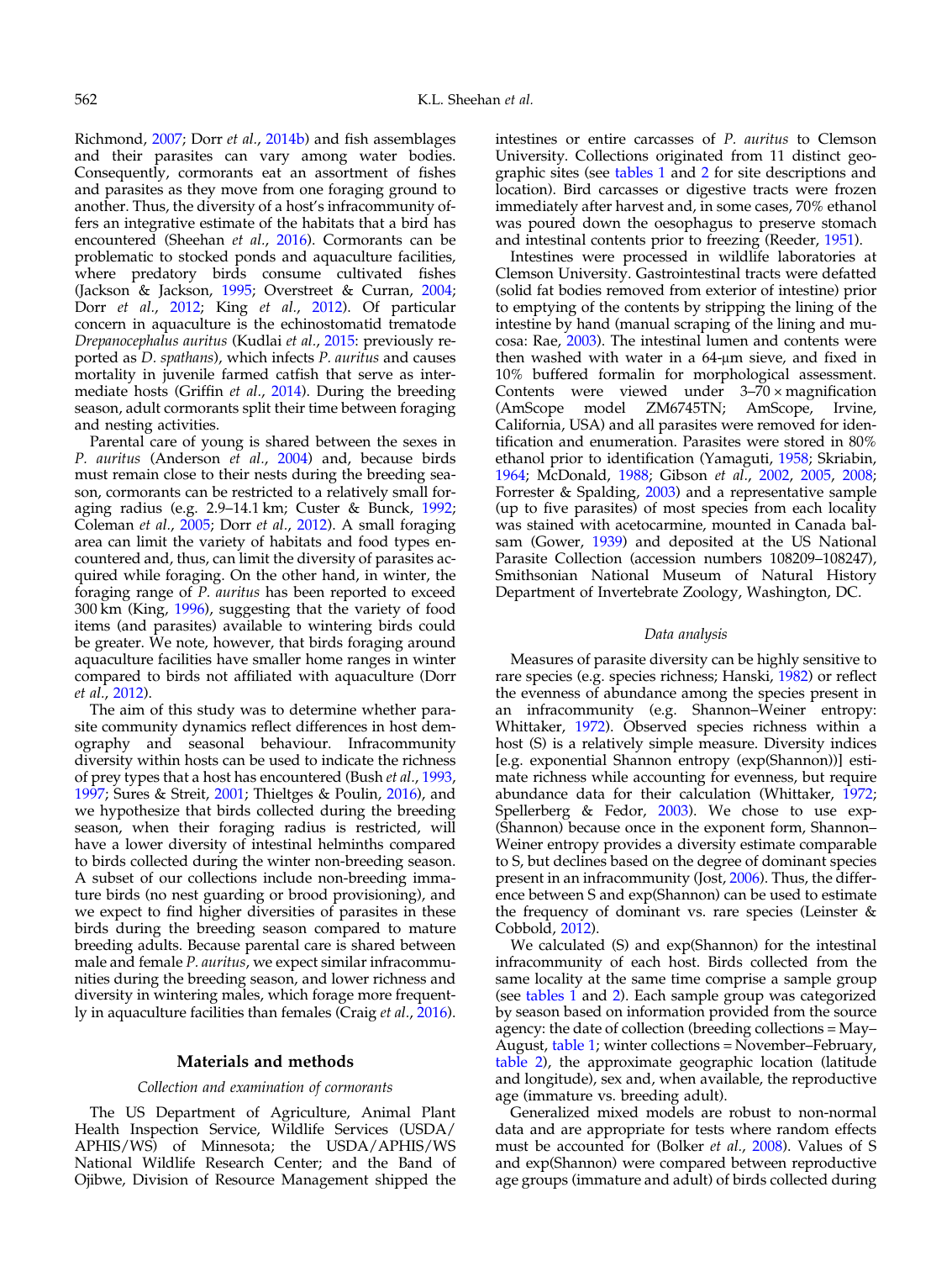| Locality          |          |            | Host collections | Parasite communities |             |              |                 |           |
|-------------------|----------|------------|------------------|----------------------|-------------|--------------|-----------------|-----------|
|                   | Latitude | Longitude  | Season           | Year                 | Sample size | Abundance    | <b>Richness</b> | Diversity |
| Lake Guntersville | 34.3194  | $-86.316$  | Summer           | 2009                 | 37          | $41 \pm 5$   | 10              | 3.2       |
| Lake Waconia      | 44.861   | $-93.7846$ | Spring           | 2010                 | 15          | $24 \pm 6$   |                 | 2.9       |
|                   |          |            | Spring           | 2011                 | 15          | $74 \pm 8$   | 8               | 3.7       |
| Leech Lake        | 47.1063  | $-94.372$  | Summer           | 2010                 | 15          | $142 \pm 32$ | 8               | 3.7       |
|                   |          |            | Spring           | 2010                 | 14          | $75 \pm 26$  | 6               | 2.9       |
| Wells Lake        | 44.2881  | $-93.3485$ | Spring           | 2010                 | 15          | $44 \pm 14$  | ⇁               | 2.7       |
|                   |          |            | Spring           | 2011                 | 15          | $101 \pm 22$ | 9               | 3.8       |
| Lake Champlain    | 44.5866  | $-73.38$   | Spring           | 2010                 | 25          | $20 \pm 3$   | 8               | 2.4       |

<span id="page-3-0"></span>Table 1. Host collection information and mean parasite community estimates for *P. auritus* collected from their breeding grounds in Alabama (Lake Guntersville), Minnesota (Lakes Waconia, Leech and Wells) and Vermont (Lake Champlain).

the breeding season with a Generalized Linear Model (GZM with Poisson distribution – appropriate for count data estimated by S and exp(Shannon), and an overdispersion correction: Gardner et al., [1995](#page-6-0)) using JMP 12.1  $Pro^{\circ}$  (SAS Institute Inc., Cary, North Carolina, USA), and included sample group as a random variable. This tested whether there were significant infracommunity differences between breeding and non-breeding birds on the breeding grounds. After confirming no difference in parasite richness and diversity among age groups during the breeding season, we performed a second set of GZMs to test whether birds during the breeding season had higher parasite richness and diversity when compared to birds collected on the wintering grounds. A third set of GZMs tested for differences in parasite infracommunities between host sexes on breeding and wintering grounds. For this model, sample group was a random variable; first-order effects of sex and season and an interaction term for sex and season were used.

#### Results

The mean infracommunity intensity of the 218 P. auritus assessed was 63 worms. One bird had a singleton infection (one individual), and the highest intensity of infection was in a bird carrying 1488 parasites. The mean parasite richness was 3.7 species, with the highest richness found in birds from Bee Lake, Mississippi (MS); Lake Guntersville, Alabama (AL); and Wells Lake, Minnesota (MN) (tables 1 and 2). We observed 10 helminths from P. auritus ([table 3](#page-4-0)) but identification to species was not possible for some. Thus, our results likely underestimate the species richness of intestinal parasites of P. auritus.

In all sample groups, the diversity estimate derived from exp(Shannon) was lower than the observed S, suggesting that dominant parasites were consistent among component communities (tables 1 and 2). As such, further reference to diversity encompasses both S and exp- (Shannon).

No differences in parasite infracommunity diversity were detected between mature (breeding birds) and immature (non-breeding) P. auritus at nesting sites where both age groups were present  $(n = 72:$  all localities in MN and Lake Guntersville, AL, [table 3\)](#page-4-0). The Generalized Linear Models comparing parasite abundance and diversity between breeding (collected on the breeding grounds;  $n = 121$ ) and wintering birds (collected outside the breeding season;  $n = 66$ ) revealed significant differences ([table 4\)](#page-4-0). Infracommunities of male P. auritus were consistently more diverse than females during the breeding season and in winter (parasite richness:  $-\text{LogLikelihood} = 7.2, \quad \chi^2 = 14.4, \quad P < 0.01;$  Shannon<br>Diversity:  $-\text{LogLikelihood} = 6.4, \quad \chi^2 = 12.8, \quad P < 0.01;$  $-LogLikelihood = 6.4, \quad \chi^2 = 12.8, \quad P < 0.01;$ [fig. 1\)](#page-5-0), but infection intensities were similar between the sexes (−LogLikelihood = 0.7,  $\chi^2$  = 1.4, P = 0.70).

#### Discussion

Many studies have documented the intestinal parasites of P. auritus at single locations or within a narrow region of its distribution, often focusing on a particular parasite taxon (Hutton, [1964;](#page-7-0) Threlfall, [1982](#page-7-0); Flowers et al., [2004](#page-6-0); Dronen, [2009](#page-6-0); Wagner et al., [2012\)](#page-8-0). This is the first study to document the intestinal parasite infracommunities of P. auritus collected from multiple localities within the eastern US. We report infections as previously observed in P.

Table 2. Host collection information and mean parasite community estimates in P. auritus collected from their wintering grounds in Alabama (Cat Island) and Mississippi (all other sites).

| Locality            | Host collections |           |        |      |             | Parasite communities |          |           |
|---------------------|------------------|-----------|--------|------|-------------|----------------------|----------|-----------|
|                     | Latitude         | Longitude | Season | Year | Sample size | Abundance            | Richness | Diversity |
| Cat Island          | 30.3191          | $-88.21$  | Winter | 2012 | 22          | $9 \pm 1$            | ⇁        | 2.7       |
| Bee Lake            | 33.0476          | $-90.347$ | Fall   | 2010 | 5           | $61 \pm 26$          | 10       | 5.8       |
| Mossy Lake          | 33.3474          | $-90.398$ | Fall   | 2010 | 11          | $48 \pm 20$          |          | 2.9       |
| Port of Columbus    | 33.4798          | $-88.443$ | Winter | 2011 | 10          | $75 \pm 13$          |          | 3.3       |
| Swamp Roost         | 33.032           | $-91.08$  | Winter | 2011 | 10          | $232 \pm 142$        |          | 4.3       |
| Whittington Channel | 32.9353          | $-90.543$ | Winter | 2011 | q           | $62 \pm 21$          | 8        | 3.9       |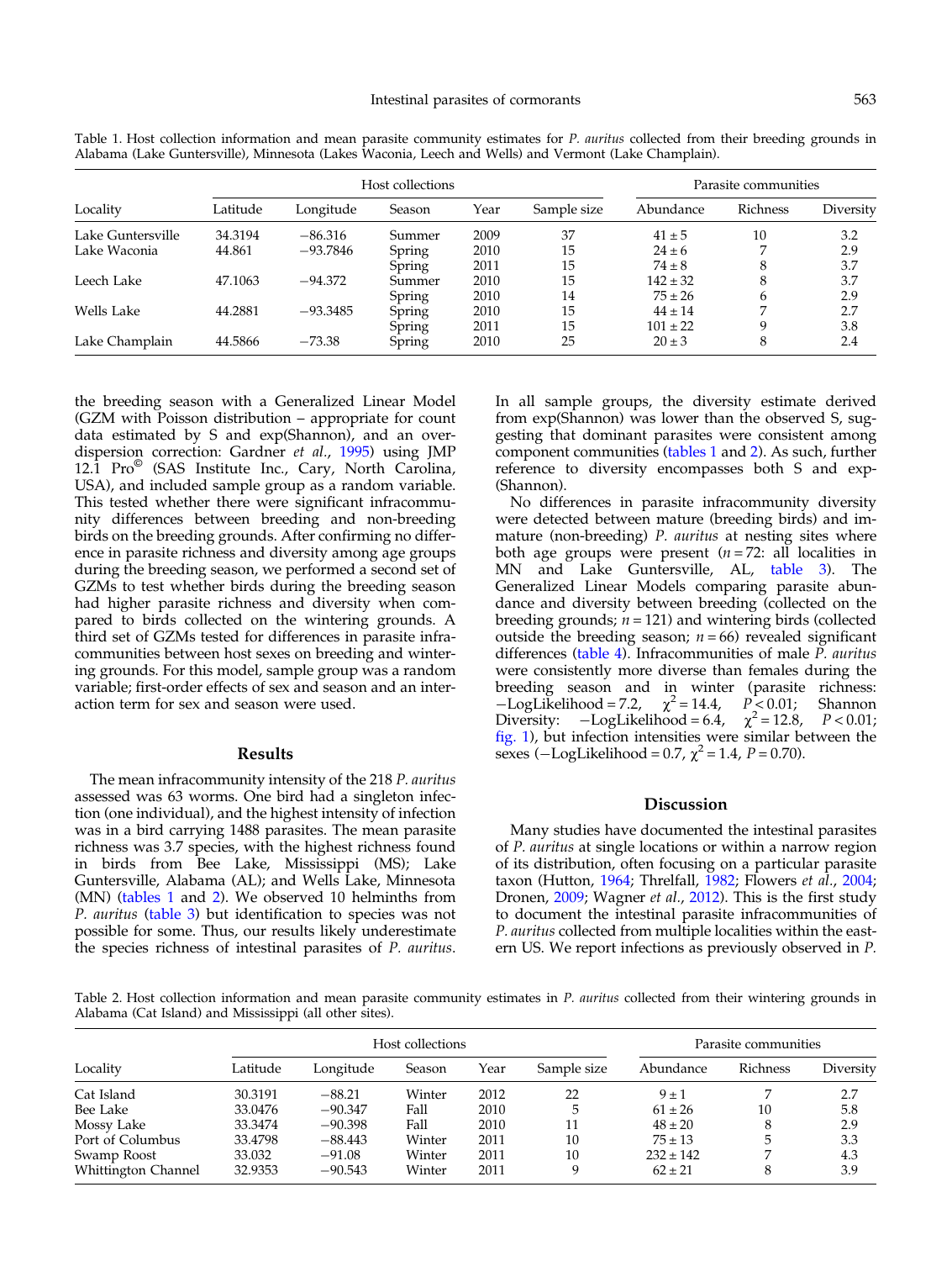<span id="page-4-0"></span>Table 3. Mean prevalence and intensity of the ten parasite groups recovered from the intestines of P. auritus. Abbreviations for localities: Bee Lake (BL), Cat Island (CI), Lake Champlain (LC), Lake Guntersville (LG), Leech Lake (LL), Lake Waconia (LW), Mossy Lake (ML), Port of Columbus (PC), Swamp Roost (SR), Whittington Channel (WC) and Wells Lake (WL).

| Parasite                                  | Prevalence      | Intensity       | Localities                         |
|-------------------------------------------|-----------------|-----------------|------------------------------------|
| Trematoda                                 |                 |                 |                                    |
| Drepanocephalus auritus Kudlai, 2015      | $0.87 \pm 0.02$ | $38.2 \pm 4.1$  | All sites                          |
| Hysteromorpha triloba Lutz, 1931          | $0.22 \pm 0.03$ | $1.6 \pm 0.5$   | BL, LG, LL, LW, ML, PC, SR, WC, WL |
| Neodiplostomum sp.                        | $0.19 \pm 0.03$ | $2.2 \pm 0.8$   | BL, LG, LL, LW, ML, SR, WC, WL     |
| Ribeiroia ondatrae Loos, 1907             | $0.01 \pm 0.01$ | $0.01 \pm 0.01$ | LG. LW                             |
| Echinochasmus sp.                         | $0.07 \pm 0.02$ | $1.2 \pm 0.7$   | BL, CI, LC, LG, ML                 |
| Austrodiplostomum ostrowskiae Dronen,2009 | $0.25 \pm 0.03$ | $8.6 \pm 6.4$   | BL, CI, LC, LW, ML, PC, SR, WC, WL |
| Cestoda                                   |                 |                 |                                    |
| Dilepididae                               | $0.65 \pm 0.03$ | $8.1 \pm 1.2$   | All sites                          |
| Nematoda                                  |                 |                 |                                    |
| Capillaria carbonis Rudolphi, 1819        | $0.53 \pm 0.03$ | $1.3 \pm 0.1$   | All sites                          |
| Contracaecum rudolphii Hartwich, 1964     | $0.29 \pm 0.03$ | $0.7 \pm 0.1$   | CI, LG, LL, LW, ML, LC, LG, WC, WL |
| Acanthocephala                            |                 |                 |                                    |
| Polymorphidae                             | $0.04 \pm 0.01$ | $0.09 \pm 0.04$ | CI, LC, LG, WC                     |

auritus and other cormorant species near sampling regions in this study (Dubois & Mahon, [1959](#page-6-0); Hutton & Sogandares-Bernal, [1960](#page-7-0); Hutton, [1964](#page-7-0); Threlfall, [1982](#page-7-0); Chandler & Rausch, [1984;](#page-6-0) Kuiken et al., [1999](#page-7-0); Overstreet & Curran, [2004](#page-7-0), Robinson et al., [2008](#page-7-0), [2009;](#page-7-0) Doffitt et al., [2009](#page-6-0); Dronen, [2009](#page-6-0); Violante-Gonzalez et al., [2011](#page-7-0); Garcia-Varela et al., [2012](#page-6-0); Wagner et al., [2012;](#page-8-0) O'Hear et al., [2014;](#page-7-0) Kudlai et al., [2015](#page-7-0)) and confirm the widespread distribution of many parasites of this host. In particular, D. auritus occurred in all locations sampled in this study, consistent with high prevalence values reported in Robinson et al. [\(2010](#page-7-0)) and Wagner et al. [\(2012](#page-8-0)). This is also the first report of Echinochasmus sp. in P. auritus in the United States. Additionally, the widespread frequency (present at 100% of localities sampled) of tapeworm infections of P. auritus is revealed. Although identification of cestodes to species from frozen P. auritus was unsuccessful, we suggest that this is a previously underrepresented parasite group in cormorants and additional studies on unfrozen host samples could help elucidate their identities and distributions.

The high variety of parasites found in P. auritus confirms the generalist feeding habits of this waterbird, with over 250 fish species documented in its range (Dorr et al., [2014b\)](#page-6-0). Shared parasites among sampling localities and between seasons suggest that the life cycles of many parasites of *P. auritus* persist throughout the range of their definitive host. This could result from a lack of intermediate host specificity or from infections in widely distributed intermediate hosts, such as the bullhead (Ameiurus sp.), gizzard shad (Dorosoma cepedianum) and yellow perch (Perca flavescens), and first intermediate hosts, such as mollusc and arthropod congeners (Holl, [1932](#page-7-0); Arnold, [1934](#page-6-0); Thomas, [1937](#page-7-0); Krueger, [1954](#page-7-0); Carney & Dick, [2000](#page-6-0); Poulin & Dick, [2007\)](#page-7-0). Alternatively, infection durations that persist through multiple seasons could explain the similarities between wintering and breeding parasite communities. This possibility is particularly intriguing because interspecific interactions among parasites could exclude (competition) or promote (facilitation) parasites that are expanding in range (Lello et al., [2004](#page-7-0); Johnson & Buller, [2011](#page-7-0)) through changes in definitive host distribution. Despite overall similarities in parasite infracommunity composition, we were able to detect significant differences of host sex and seasonality using parasite richness and diversity metrics.

We expected parasite diversity to be higher in immature birds collected on the breeding grounds and found instead that their parasite infracommunity diversities were no different from those of breeding adults. Rather than expanding their foraging territory, it appears that immature birds forage with groups of breeding adults and remain close to nest sites, despite their ability to spend a larger proportion of their time travelling to and acquiring

Table 4. Model output from generalized linear models (GZMs) testing for differences in age and breeding status, where sample group is a random variable in both mixed models. Three GZMs tested for differences in parasite intensity (abundance), species richness and diversity (exp(Shannon) for both predictor groups. The two right-hand columns show the mean and standard error for the groups tested in each model.

| Model parameters                | Response     |        | P value | Immature                  | Mature                     |
|---------------------------------|--------------|--------|---------|---------------------------|----------------------------|
| Age, sample(random)             | Abundance    | 0.049  | 0.824   | $36.9 \pm 7.6$            | $41.0 \pm 6.7$             |
|                                 | Richness     | 0.259  | 0.611   | $3.1 \pm .2$              | $2.7 \pm .1$               |
|                                 | exp(Shannon) | 0.053  | 0.818   | $0.6 \pm 0.1$<br>Breeding | $0.4 \pm 0.1$<br>Wintering |
| Breeding status, sample(random) | Abundance    | 0.421  | 0.517   | $58 \pm 9$                | $14 \pm 14$                |
|                                 | Richness     | 5.111  | 0.024   | $3.0 \pm 0.1$             | $3.4 \pm 0.1$              |
|                                 | exp(Shannon) | 17.384 | < 0.001 | $1.8 \pm 0.1$             | $2.2 \pm 0.1$              |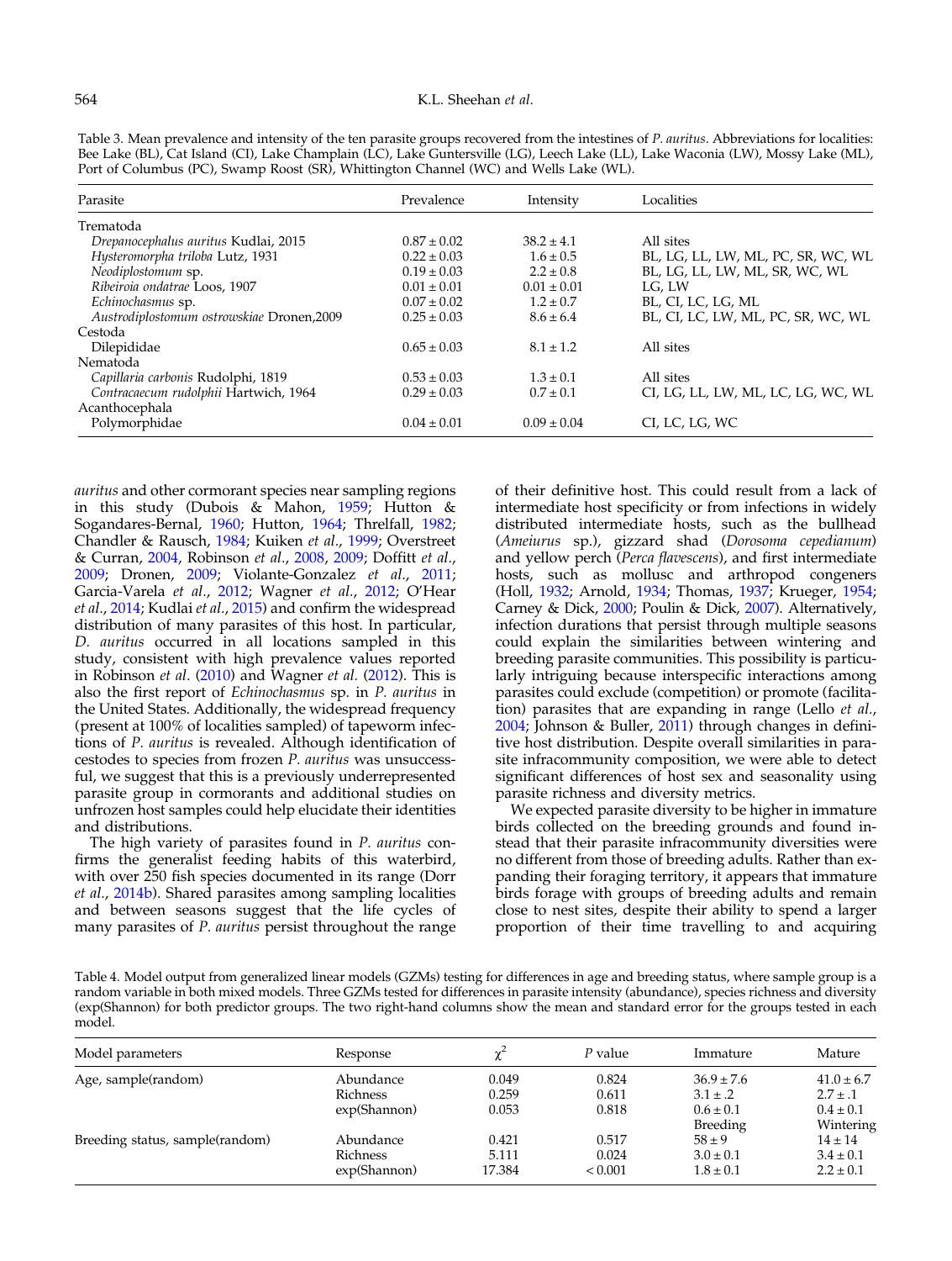<span id="page-5-0"></span>

Fig. 1. Species richness (filled bars) and diversity (hatched bars) of intestinal helminths from female and male P. auritus collected on breeding and wintering grounds. The models for species richness ( $P < 0.01$ ,  $\chi^2 = 14.4$ , Overdispersion = 0.45) and Shannon Diversity ( $P < 0.01$ ,  $\chi^2 = 12.8$ , Overdispersion = 0.03) indicated significant differences between breeding and wintering birds and between sexes, but not the interaction of season and sex.

food. This hypothesis is supported by the findings of Dorr et al. ([2016\)](#page-6-0), who reported that about 20% of cormorants collected from foraging flocks near breeding colonies were non-breeding birds. Consequently, future parasitological studies of P. auritus need not focus on particular age classes of this host.

There were differences in parasite assemblages between male and female P. auritus during the breeding and wintering seasons. Despite shared brooding and provisioning responsibilities, it appears that foraging behaviour and diets of breeding male and female P. auritus differ. Differences in foraging behaviour between sexes has been documented on the breeding and wintering grounds. Anderson et al. [\(2004](#page-6-0)) reported that males were more likely to forage at night and encounter a distinct prey/parasite assemblage. Additionally, foraging depth and duration can differ between the sexes of foraging waterbirds (Casaux *et al.*, [2001](#page-6-0)). We observed provisioning of P. auritus partners during incubation (K.L. Sheehan, Clemson University, pers. obs.), suggesting that foraging and feeding between parents could be more asymmetrical than previously reported. Similarly, Dorr et al. ([2014b\)](#page-6-0) reported geographic segregation of sexes on the wintering grounds in cormorants, presumably influenced by sex-specific prey and habitat preferences. Differences in parasite communities among cormorants on the wintering grounds, where males forage more frequently at aquaculture facilities than females (Craig et al., [2016](#page-6-0)), were expected. Despite increased use of catfish aquaculture, the results here suggest that male P. auritus feed on a similar diversity of food items as female cormorants, and that supplemental feeding on farmed fish increases cormorant parasite infracommunity richness. Future studies of culled cormorants should make a similar effort to obtain large sample sizes of both sexes, a difficult task as morphological differences are not consistent between male and female cormorants.

Distinct diversities of parasites between breeding and wintering birds were detected even when locality and temporal replications were accounted for. This pattern of increased diversity in wintering birds could indicate that birds in winter forage in habitats with higher diversities of intermediate host species. If true, parasite infracommunity diversity within definitive hosts could be a useful indicator for targeted biodiversity sampling of intermediate host communities. Alternatively, the differences in parasite diversity between breeding and wintering birds could represent the variety of habitats where hosts forage. Other researchers have documented vast foraging ranges of P. auritus on the wintering grounds compared to those of breeding birds (King, [1996](#page-7-0); Custer & Bunck, [1992](#page-6-0); Coleman et al., [2005;](#page-6-0) Dorr et al., [2012](#page-6-0)). Although further verification of foraging habits should be conducted on tagged birds, our data suggest that as foraging range increases, parasite richness and diversity also increase.

Here we have successfully identified differences in the composition of intestinal parasite infracommunities, despite limitations in identifying some parasite groups because of frozen specimen preservation. Richness and diversity of parasites in P. auritus differ between male and female hosts and between seasons. Although differences in host maturity are not represented in their parasite infracommunities, a more complete representation of richness with identification of cestode species could change these results. We suggest that parasites are an integrative indicator of not only temporal diet, but also of foraging range (Dorr et al., [2012\)](#page-6-0). The parasites infecting P. auritus are acquired when birds forage on fish prey, and can indicate dominant food sources of piscivorous birds in the wild. The parasites of cormorants can help identify colonies that are a nuisance to aquaculture, habitats where predator deterrence should be employed to manage natural resources, and foraging grounds where they are less likely to compete with humans for fisheries resources. Consequently, parasites should be considered as ecological indicators of host behaviour and distribution, particularly for species that are subject to management as a consequence of human–wildlife conflicts.

#### Acknowledgements

This research was done in partial completion of K.L.S.'s dissertation and would not have been possible without the support of the faculty at Clemson University. Special thanks to Patrick Jodice at Clemson University and William Bowerman at the University of Maryland for inspiration and guidance. Gary Nohrenberg (US Department of Agriculture, Animal Plant Health Inspection Service, Wildlife Services – Minnesota) was kind enough to provide us with whole birds and intestines from birds in Minnesota, and Steve Mortensen (Leech Lake Band of Ojibwa, Division of Resource Management) allowed us to process birds collected for his diet assessments of cormorants. We appreciate the use of facilities and equipment at Clemson University, appropriated in part through funds provided by the Clemson Creative Inquiry program.

#### Financial support

This research received no specific grant from any funding agency, commercial or not-for-profit sectors.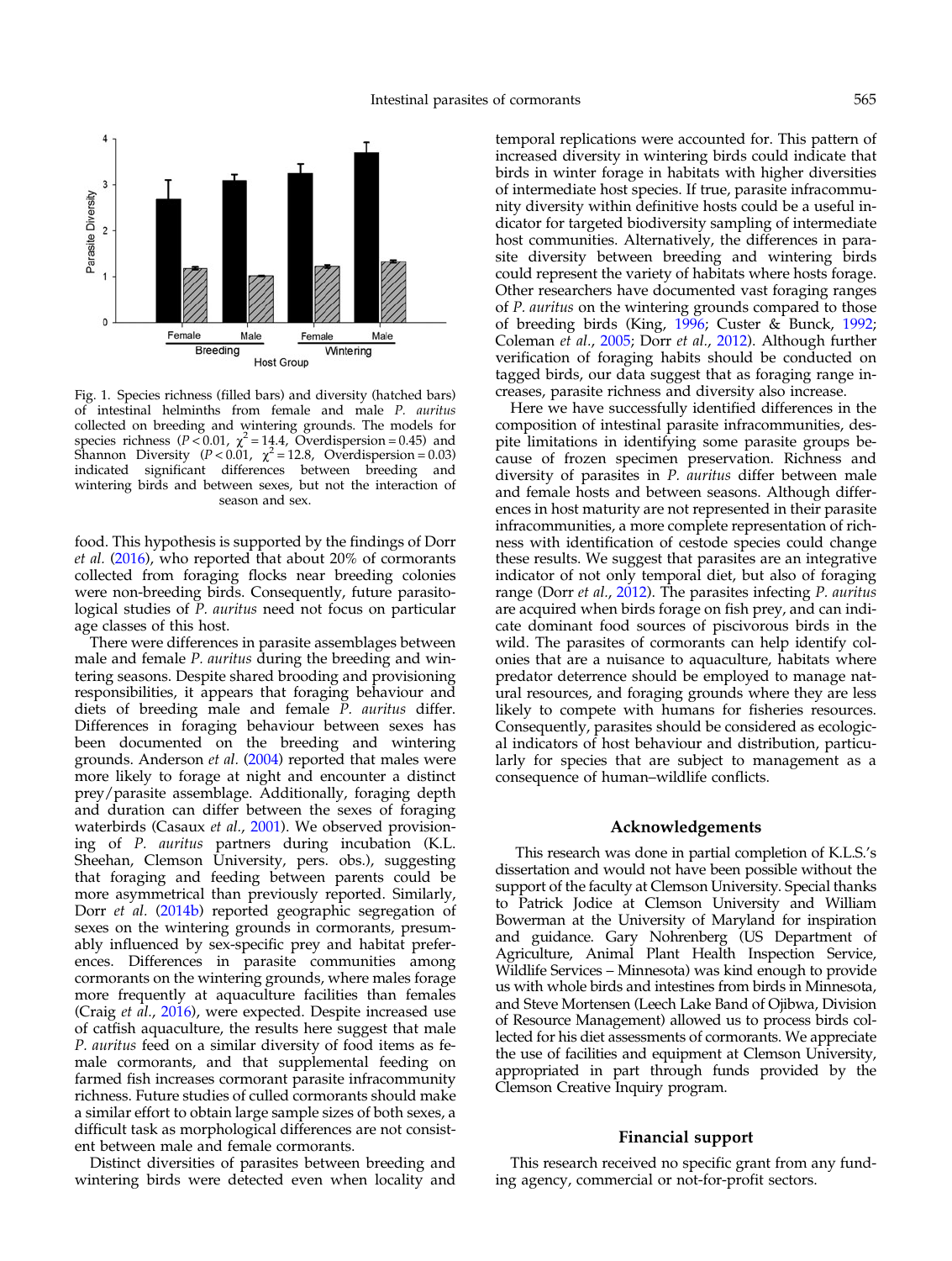Conflict of interest

<span id="page-6-0"></span>None.

#### References

- Anderson, C.D., Roby, D.D. & Collis, K. (2004) Foraging patterns of male and female Double-crested Cormorants nesting in the Columbia River estuary. Waterbirds 27, 155–160.
- Arnold, J.G. Jr (1934) Some trematodes of the common bullhead Ameiurus nebulosus (Le Sueur). Transactions of the American Microscopical Society 53, 267–276.
- Bolker, B.M., Brooks, M.E., Clark, C.J., Geange, S.W., Poulsen, J.R., Stevens, M.H.H. & White, J.S.S. (2008) Generalized linear mixes models: a practical guide for ecology and evolution. Trends in Ecology & Evolution 24, 127–135.
- Bush, A.O., Heard, R.W. & Overstreet, R.M. (1993) Intermediate hosts as source communities. Canadian Journal of Zoology 71, 1358–1363.
- Bush, A.O., Lafferty, K.D., Lotz, J.M. & Shostak, A.W. (1997) Parasitology meets ecology on its own terms: Margolis et al. revisited. Journal of Parasitology 83, 575–583.
- Campo, J.J., Thompson, B.C., Barron, J.C., Telfair, R.C. III, Durocher, P. & Gutreuter, S. (1993) Diet of Double-crested Cormorants wintering in Texas. Journal of Field Ornithology 64, 135–144.
- Carney, J.P. & Dick, T.A. (2000) Helminth communities of yellow perch (Perca flavescens (Mitchill)): determinants of pattern. Canadian Journal of Zoology 78, 538–555.
- Casaux, R., Favero, M., Silva, P. & Baroni, A. (2001) Sex differences in the diving depths and diet of Antarctic Shags at the South Shetland Islands. Journal of Field Ornithology 72, 22–29.
- Chandler, A.C. & Rausch, R. (1984) A contribution to the study of certain avian strigeids (Trematoda). Journal of Parasitology 34, 207–210.
- Coleman, J.T.H. & Richmond, M.E. (2007) Daily foraging patterns of adult Double-crested Cormorants during the breeding season. Waterbirds 30, 189–198.
- Coleman, J.T.H., Richmond, M.E., Rudstam, L.G. & Mattison, P.M. (2005) Foraging location and site fidelity of the Double-crested Cormorant on Oneida Lake, New York. Waterbirds 28, 498–510.
- Craig, E.C., King, D.T., Sparks, J.P. & Curtis, P.D. (2016) Aquaculture depredation by Double-crested Cormorants breeding in eastern North America. Journal of Wildlife Management 80, 57–62.
- Custer, T.W. & Bunck, C. (1992) Feeding flights of breeding Double-crested Cormorants at two Wisconsin colonies. Journal of Field Ornithology 63, 203–221.
- Doffitt, C.M., Pote, L.M. & King, T. (2009) Experimental Bolbophorous damnificus (Digenea: Bolbophoridae) infections in piscivorous birds. Journal of Wildlife Diseases 45, 684–691.
- Dorr, B.S., Burger, L.W., Barras, S.C. & Godwin, K. (2012) Double-crested Cormorant distribution on catfish aquaculture in the Yazoo River Basin of Mississippi. Wildlife Society Bulletin 36, 70–77.
- Dorr, B.S., Hatch, J.J. & Weseloh, D.V. (2014a) Doublecrested Cormorant (Phalacrocorax auritus). In Poole, A. (Ed.) The Birds of North America Online. Ithaca: Cornell Lab of Ornithology. Available at [http://bna.](http://bna.birds.cornell.edu/bna/species/441) [birds.cornell.edu/bna/species/441](http://bna.birds.cornell.edu/bna/species/441) September 2016).
- Dorr, B.S., Hanson-Dorr, K.C., DeVault, T.L., Barras, S.C. & Guillaumet, A. (2014b) Evidence of geographic segregation and density dependent changes in sex ratios in an abundant colonial waterbird. Integrative Zoology 9, 570–582.
- Dorr, B.S., Hanson-Dorr, K.C., Barras, S.C. & DeVault, T.L. (2016) Reproductive characteristics of Doublecrested Cormorants in the eastern United States: demographic information for an intensely managed species. Waterbirds 39, 81–85.
- Dronen, N.O. (2009) Austrodiplostomum ostrowskiae n. sp. (Digenea: Diplostomidae: Diplostominae) from the Double-crested Cormorant, Phalacrocorax auritus (Phalacrocoridae) from the Galveston, Texas area of the Gulf of Mexico, U.S.A. Comparative Parasitology 76, 34–39.
- Dubois, G. & Mahon, J. (1959) Etude de quelques Trematodes nordamericanis: suivie d'une revision des generes Galactosomum Looss 1899 et Ochetosoma Braun 1901. Bulletin de la Société Neuchateloise des Sciences Naturelles 82, 191–229.
- Fenech, A.S., Lochman, S.E. & Radomski, A.A. (2004) Seasonal diets of male and female Double-crested Cormorants from an oxbow lake in Arkansas, USA. Waterbirds 27, 170–176.
- Flowers, J.R., Poore, M.F., Mullen, J.E. & Levy, M.G. (2004) Digeneans collected from piscivorous birds in North Carolina, U.S.A. Comparative Parasitology 71, 243–244.
- Forrester, D.J. & Spalding, M.G. (2003) Parasites and diseases of wild birds in Florida. Gainsville, University Press of Florida.
- Garcia-Varela, M., Aznar, F.J., Rodriguez, R.P. & Perez-Ponce de Leon, G. (2012) Genetic and morphological<br>characterization of *Southwellina hispida* Van characterization of Southwellina hispida Van Cleave, 1925 (Acanthocephala: Polymorphidae), a parasite of fish eating birds. Comparative Parasitology 79, 192–201.
- Gardner, W., Mulvey, E.P. & Shaw, E.C. (1995) Regression analysis of counts and rates: poisson, overdispersed poisson, and negative binomial. Quantitative Methods in Psychology 118, 392–404.
- Gibson, D.I., Jones, A. & Bray, R.A (2002) Keys to the Trematoda. Vol. 1. Wallingford, UK, CABI Publishing and the Natural History Museum.
- Gibson, D.I., Bray, R.A. & Jones, A. (2005) Keys to the Trematoda. Vol. 2. Wallingford, UK, CABI Publishing and the Natural History Museum.
- Gibson, D.I., Bray, R.A. & Jones, A. (2008) Keys to the Trematoda. Vol. 3. Wallingford, UK, CABI Publishing and the Natural History Museum.
- Gido, K.B. & Matthews, W.J. (2000) Dynamics of the offshore fish assemblage in a southwestern reservoir (Lake Texoma, Oklahoma-Texas). Copeia 2000, 917–930.
- Gower, W.C. (1939) A modified stain and procedure for trematodes. Biotechnic and Histochemistry 14, 31–32.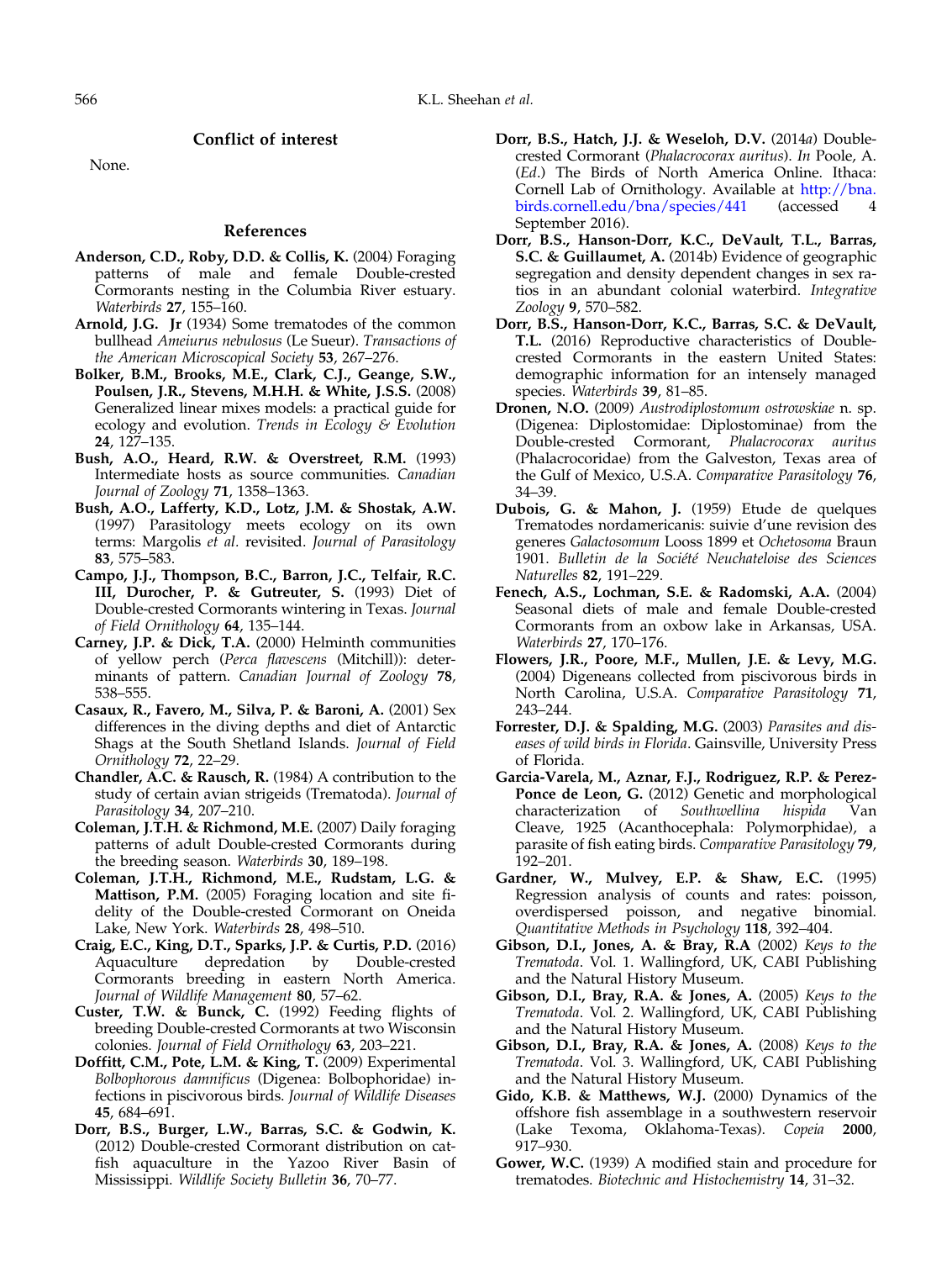- <span id="page-7-0"></span>Griffin, M.J., Khoo, L.H., Steadman, J.M., Ware, C., Quinou, S.M., Mischke, C.C., Greenway, T.E. & Wise, D.J. (2014) Chronic pathology and longevity of Drepanocephalus spathans infections in juvenile Channel Catfish. Journal of Aquatic Animal Health 26, 210–218.
- Hanski, I. (1982) Dynamics of regional distribution: the fore and satellite species hypothesis. Oikos 38, 210–221.
- Holl, F.J. (1932) The ecology of certain fishes and amphibians with special reference to their helminth linguatulid parasites. Ecological Monographs 2, 83–107.
- Hutton, R.F. (1964) A second list of parasites from marine and coastal animals of Florida. Transactions of the American Microscopical Society 83, 439–447.
- Hutton, R.F. & Sogandares-Bernal, F. (1960) Studies on helminth parasites from the coast of Florida. II. Digenic trematodes from shore birds of the west coast of Florida. Bulletin of Marine Science of the Gulf and Caribbean 10, 40–54.
- Jackson, J.A. & Jackson, B.J.S. (1995) The Double-crested Cormorant in the south-central United States: habitat and population changes of a feathered pariah. Colonial Waterbirds 18, 118–130.
- Johnson, P.T.J. & Buller, I.D. (2011) Parasite competition hidden by correlated coinfection: using surveys and experiments to understand parasite interactions. Ecology 92, 535–541.
- Jost, L. (2006) Entropy and diversity. Oikos 113, 363–375.
- King, D.T. (1996) Movements of Double-crested Cormorants among winter roosts in the delta region of Mississippi. Journal of Field Ornithology 67, 205–211.
- King, D.T., Strickland, B.K. & Radomski, A.A. (2012) Winter and summer home ranges and core use areas of Double-crested Cormorants captured near aquaculture facilities in the southeastern United States. Waterbirds 35, 124–131.
- Kirsch, E.M. (1995) Double-crested Cormorants along the upper Mississippi River. Colonial Waterbirds 18, 131–136.
- Krueger, R.F. (1954) A survey of the helminth parasites of fishes from Van Buren Lake and Rocky Ford Creek. Ohio Journal of Science 54, 277–297.
- Kudlai, O., Kostadinova, A., Pulis, E.E. & Tkach, V.V. (2015) A new species of Drepanocephalus Dietz, 1909 (Digenea: Echinostomatidae) from the Double-crested Cormorant Phalacrocorax auritus (Lesson) (Aves: Phalacrocoracidae) in North America. Systematic Parasitology 90, 221–230.
- Kuiken, T., Leighton, F.A., Wobeser, G. & Wagner, B. (1999) Causes of morbidity and mortality and their effect on reproductive success in Double-crested Cormorants from Saskatchewan. Journal of Wildlife Disease 35, 331–346.
- Leinster, T. & Cobbold, C.A. (2012) Measuring diversity: the importance of species similarity. Ecology 93, 477–489.
- Lello, J., Boag, B., Fenton, A., Stevenson, I.R. & Hudson, P.J. (2004) Competition and mutualism among the gut helminths of a mammalian host. Nature 428, 840–844.
- McDonald, M.E. (1988) Key to Acanthocephala reported in waterfowl. Washington, DC, US Department of the Interior, Fish and Wildlife Service.
- O'Hear, M., Pote, L., Yost, M., Doffitt, C., King, T. & Panuska, C. (2014) Morphologic and molecular identifications of digenetic trematodes in Double-crested Cormorants (Phalacrocorax auritus) from the Mississippi Delta, USA. Journal of Wildlife Disease 50, 42–49.
- Overstreet, R.M. & Curran, S.S. (2004) Defeating diplostomoid dangers in USA catfish aquaculture. Folia Parasitologica 51, 153–165.
- Poulin, R. & Dick, T.A. (2007) Spatial variation in population density across the geographical range in helminth parasites of yellow perch Perca flavescens. Ecography 30, 629–636.
- Rae, M.A. (2003) Practical avian necropsy. Seminars in Avian and Exotic Pet Medicine 12, 62–70.
- Reeder, W.G. (1951) Stomach analysis of a group of shorebirds. The Condor 53, 43-45.
- Robinson, S.A., Forbes, M.R., Hebert, C.E. & McLaughlin, J.D. (2008) Male-biased parasitism by common helminthes is not explained by differences in body size or spleen mass of breeding cormorants Phalacrocorax auritus. Journal of Avian Biology 39, 272–276.
- Robinson, S.A., Forbes, M.R. & Hebert, C.E. (2009) Parasitism, mercury contamination, and stable isotopes ion fish-eating Double-crested Cormorants: no support for the co-ingestion hypothesis. Canadian Journal of Zoology 87, 740-747.
- Robinson, S.A., Forbes, M.R., Hebert, C.E. & McLaughlin, J.D. (2010) Male biased parasitism in cormorants and relationships with foraging ecology on Lake Erie, Canada. Waterbirds 33, 307–313.
- Sheehan, K.L., Tonkyn, D.W., Yarrow, G.K. & Johnson, R.J. (2016) Parasite assemblages of Double-crested Cormorants as indicators of host populations and migration behavior. Ecological Indicators 67, 497-503.
- Skriabin, K.I. (1964) Keys to the Trematodes of animals and man. Urbana, Illinois, University of Illinois Press.
- Spellerberg, I.F & Fedor, P.J. (2003) A tribute to Claude Shannon (1916–2001) and a plea for more rigorous use of species richness, species diversity and the 'Shannon– Wiener' index. Global Ecology and Biogeography 12, 177–179.
- Sures, B. & Streit, B. (2001) Eel parasite diversity and intermediate host abundance in the River Rhine, Germany. Parasitology 123, 185-191.
- Thieltges, D.W. & Poulin, R. (2016) Food-web-based comparison of the drivers of helminth parasite species richness in coastal fish and bird definitive hosts. Marine Ecology Progress Series 545, 9–19.
- Thomas, L.I. (1937) On the life cycle of Contracaecum spiculigerum (Rud.). Journal of Parasitology 23, 429–431.
- Threlfall, W. (1982) Endoparasites of the Double-crested<br>Cormorant (*Phalacrocorax auritus*) in Florida. Cormorant (Phalacrocorax auritus) in Proceedings of the Helminthological Society of Washington 49, 103–108.
- Violante-Gonzalez, J., Monks, S., Gil-Guerrero, S., Rojas-Herrera, A., Flores-Garza, R. & Larumbe-Moran, E. (2011) Parasitic communities of the Neotropical Cormorant Phalacrocorax brasilianus (Gmelin) (Aves, Phalacrocoracidae) from two coastal lagoons in Guerrero state, Mexico. Parasitology Research 109, 1303–1309.